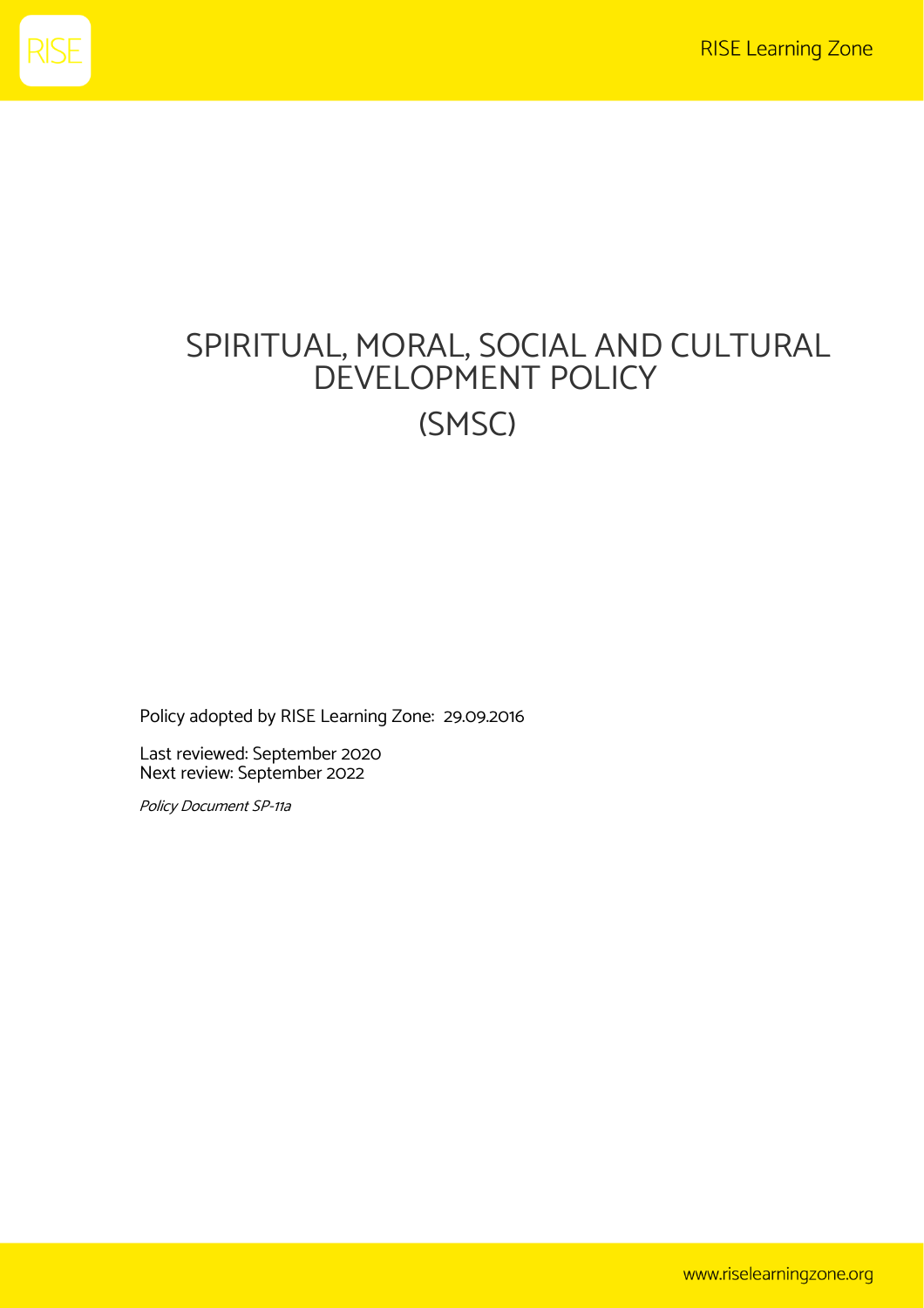# *What is SMSC?*

#### *SMSC stands for spiritual, moral, social and cultural development.*

*As of November 2014, schools must now promote British Values. The advice from the DfE is to do this through SMSC.*

# *What are 'British values'?*

*According to Ofsted, 'fundamental British values' are:*

- *Democracy*
- *The rule of law*
- *Individual liberty*
- *Mutual respect for and tolerance of those with different faiths and beliefs and for those without faith.*

#### *Definitions;*

*OFSTED's School Inspection Handbook for September 2014 outlined the definitions for each area as:*

*Pupils' spiritual development is shown by their:*

- *ability to be reflective about their own beliefs, religious or otherwise, that inform their perspective on life and their interest in and respect for different people's faiths, feelings and values*
- *sense of enjoyment and fascination in learning about themselves, others and the world around them*
- *use of imagination and creativity in their learning willingness to reflect on their experiences.*

*Pupils' moral development is shown by their:*

- *ability to recognise the difference between right and wrong and to readily apply this understanding in their own lives, recognise legal boundaries and, in so doing, respect the civil and criminal law of England*
- *understanding of the consequences of their behaviour and actions*
- *interest in investigating and offering reasoned views about moral and ethical issues and ability to understand and appreciate the viewpoints of others on these issues.*

*Pupils' social development is shown by their:*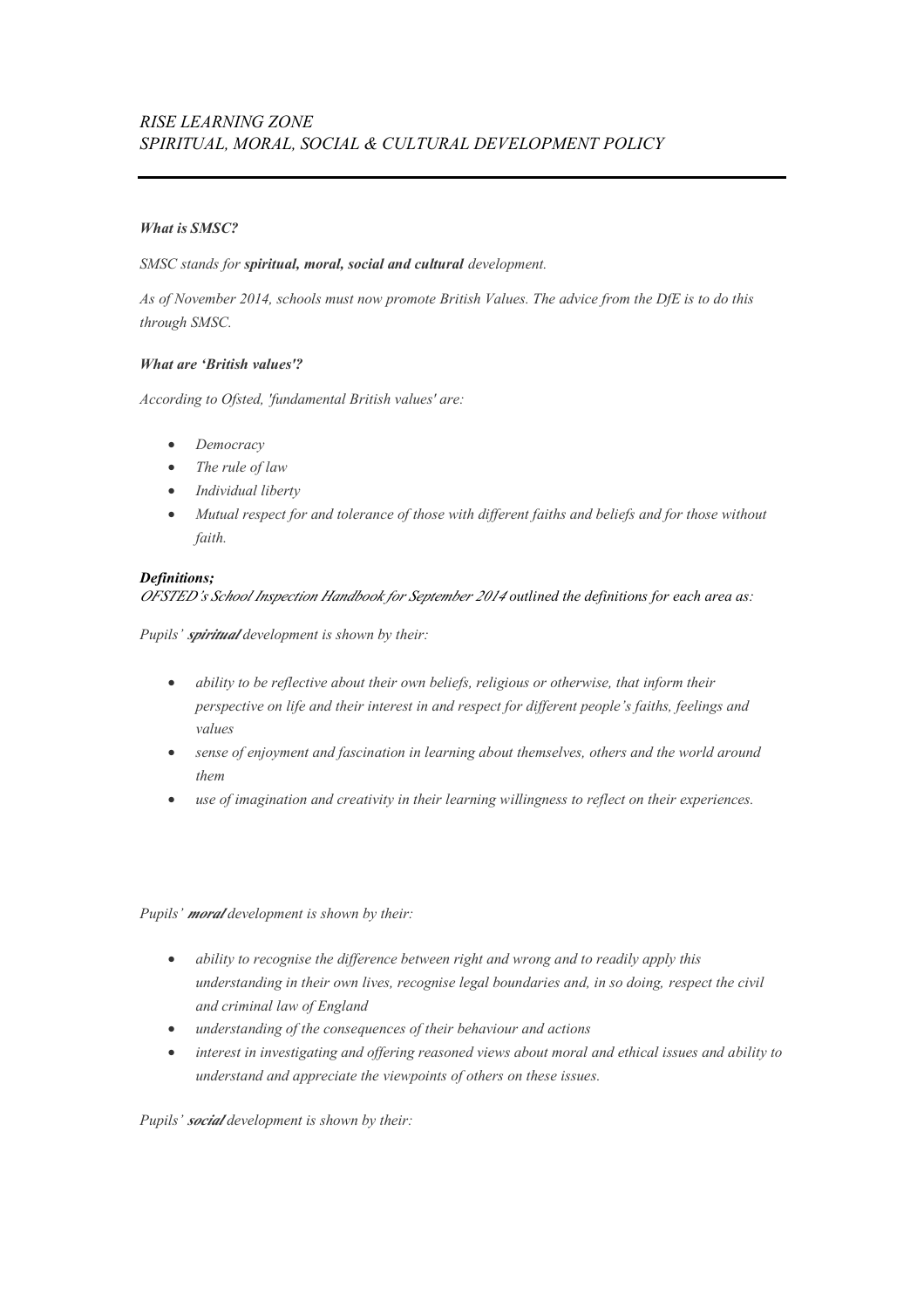- *use of a range of social skills in different contexts, for example working and socialising with other pupils, including those from different religious, ethnic and socio-economic backgrounds*
- *willingness to participate in a variety of communities and social settings, including by volunteering, cooperating well with others and being able to resolve conflicts effectively*
- *Acceptance and engagement with the fundamental [British values](http://www.doingsmsc.org.uk/british-values) of democracy, the rule of law, individual liberty and mutual respect and tolerance of those with different faiths and beliefs; they develop and demonstrate skills and attitudes that will allow them to participate fully in and contribute positively to life in modern Britain.*

*Pupils' cultural development is shown by their:*

- *understanding and appreciation of the wide range of cultural influences that have shaped their own heritage and those of others*
- *understanding and appreciation of the range of different cultures within school and further afield as an essential element of their preparation for life in modern Britain*
- *knowledge of Britain's democratic parliamentary system and its central role in shaping our history and values, and in continuing to develop Britain*
- *willingness to participate in and respond positively to artistic, musical, sporting and cultural opportunities*
- *interest in exploring, improving understanding of and showing respect for different faiths and cultural diversity and the extent to which they understand, accept, respect and celebrate diversity, as shown by their tolerance and attitudes towards different religious, ethnic and socioeconomic groups in the local, national and global communities.*

#### *Aims*

*At RISE Learning Zone, the young people and their learning are at the very heart of every decision made. We aim to develop learners who are passionate, take ownership of their learning and are proud of their achievements.* 

*The ethos of RISE is such that all people who come into our school, whether staff, learners, parent or visitor, are valued as individuals in their own right. They should set, and be entitled to expect from others, good standards of behaviour, marked by respect and responsibility.* 

*RISE will help the learners to develop an inner discipline and will encourage them to not just 'follow the crowd' - they will make up their own minds and be ready to accept responsibility for what they do. They will grow through making choices and holding to the choices that they have made. They will want to be honest with themselves and with others.*

*As an Alternative Education Provider, we aim to deliver an education that will give the young people the skills, knowledge and understanding that enables them to work towards their full development in each of these areas. In order to do this we strive to ensure:* 

*That everyone connected with RISE Learning Zone is aware of our values and principles.* 

*That all workers, volunteers and visitors model and promote expected behaviour, treating all people as valuable individuals and showing respect for young people and their families.* 

*There is a consistent approach to the delivery of S.M.S.C. education through the curriculum and the general life of RISE.*

*That a young person's education is set within a context that is meaningful and appropriate to their age, aptitude and background.*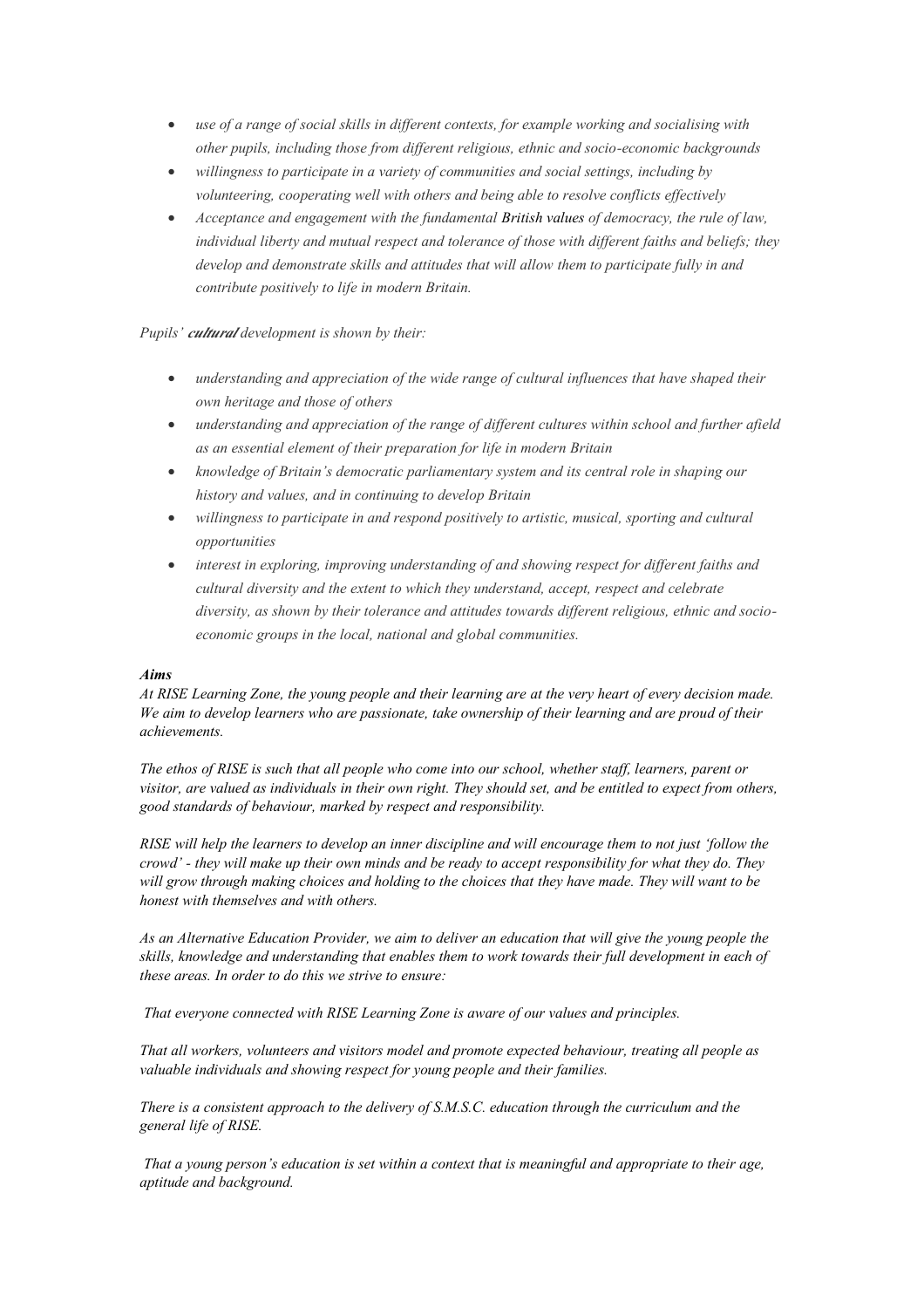*That a range of learning and teaching styles are used.* 

*That all learners have an equal opportunity to access the provision for S.M.S.C. education*

#### *Planning*

*In planning lessons, tutors are aware of the need to plan opportunities to develop a wide variety of spiritual, moral, social and cultural needs. A vast majority will be delivered through cross curricular activities as well as specific PSHE.*

#### *Spiritual Development*

*Planned opportunities for spiritual development in all subjects can be seen across RISE Learning Zone. Learners are given opportunities to reflect upon the meaning of spiritual experiences. Examples of experiences commonly regarded as spiritual include:* 

- *Curiosity and mystery*
- *Awe and wonder*
- *Connection and belonging*
- *Heightened self-awareness*
- *Prayer and worship*
- *Deep feelings of what is felt to be ultimately important*
- *A sense of security, well-being, worth and purposefulness*

*RISE will develop a climate or ethos within which all learners can grow and flourish, respect others and be respected; accommodating difference and respecting the integrity if individuals. These can occur during any part of the school day, e.g. when listening to music, group discussions, exercising empathy or creativity, how we live, contemplating the future, etc.*

#### *Moral Development*

*At RISE Learning Zone we believe that a morally aware learner will develop a wide range of skills. These can include the following:* 

- *Distinguish right from wrong, based on knowledge of the moral codes of their own and other cultures*
- *Develop an ability to think through the consequences of their own and others' actions*
- *Have an ability to make responsible and reasoned judgements*
- *Ensure a commitment to personal values*
- *Have respect for others' needs, interests and feelings, religious beliefs and faiths as well as their own*
- *Develop a desire to explore their own and others' views, and an understanding of the need to review and re-assess their values, codes and principles in the light of experience*

*RISE Learning Zone develops learner moral development by:* 

*Providing a clear moral code as a basis for behaviour which is promoted consistently through all aspects of the school*

#### *Promoting racial, religious and other forms of equality*

• *Giving learners opportunities across the curriculum to explore and develop moral concepts and values – for example, personal rights and responsibilities, truth, justice, equality of opportunity, right and wrong*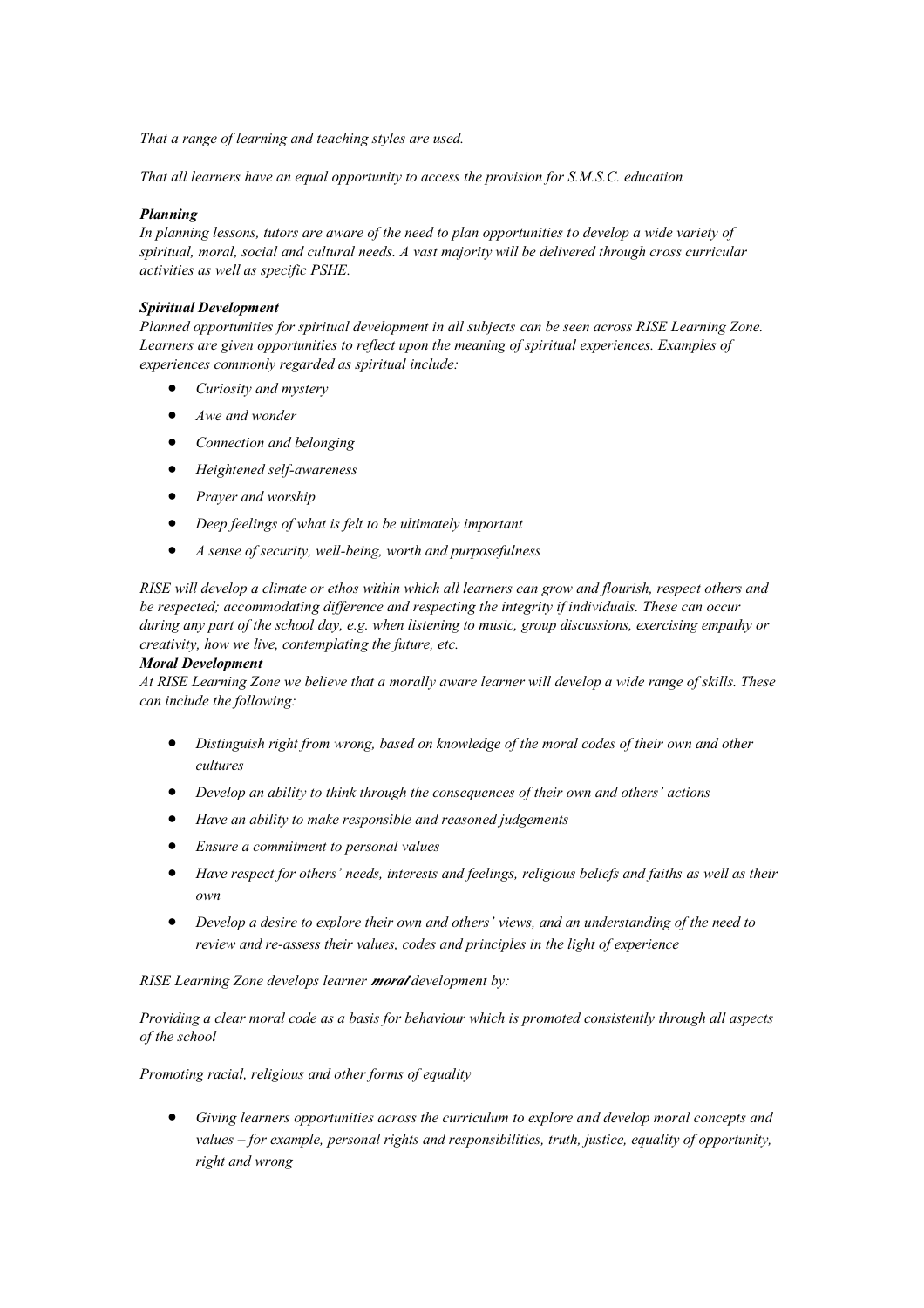- *Developing an open and safe learning environment in which learners can express their views and practice moral decision making*
- *Rewarding expressions of moral insights and good behaviour*
- *Recognising and respecting the codes and morals of the different cultures represented in RISE and wider community*
- *Encouraging learners to take responsibility for their actions, for example, respect for property, care of the environment, and developing codes of behaviour, providing models of moral virtue throughout the curriculum; reinforcing the RISE values through images, posters, classroom displays, etc. and monitoring in simple ways, the success of what is provided*

*Tutors will always discuss with their classes a code of conduct (ground rules) for the classroom based on the values held by RISE. We teach the young people to be aware of their own actions, take responsibility for their own bodies and encourage independence. We will help the young people to identify their feelings and think these through so that they are expressed in behaviour that is socially acceptable. This is done through group work, tutor time, Life-skills lessons and PSHE. RISE is interested in the development of the whole child and will endeavour to raise their self-esteem and will highlight both academic and social achievements (please refer to our Behaviour Policy).*

# *Social Development*

*At RISE Learning Zone we recognise that learners who are becoming socially aware are likely to be developing the ability to:* 

- *Adjust to a range of social contexts by appropriate and sensitive behaviour*
- *Relate well to other people's social skills and personal qualities*
- *Work successfully, as a member of a group or team*
- *Share views and opinions with others*
- *Resolve conflicts maturely and appropriately*
- *Reflect on their own contribution to society*
- *Show respect for people, living things, property and the environment*
- *Exercise responsibility*
- *Understand how societies function and are organised in structures such as the family, the school*
- *Understand the notion of interdependence in an increasingly complex society*

#### *RISE Learning Zone develops learner social development by:*

- *Identifying key values and principles on which school and community life is based*
- *Fostering a sense of community, with common, inclusive values*
- *Promoting racial, religious and other forms of equality*
- *Encouraging learners to work co-operatively*
- *Encouraging learners to recognise and respect social differences and similarities*
- *Providing positive experiences to reinforce our values as a school community for example, through tutor time, team building activities, residential experiences.*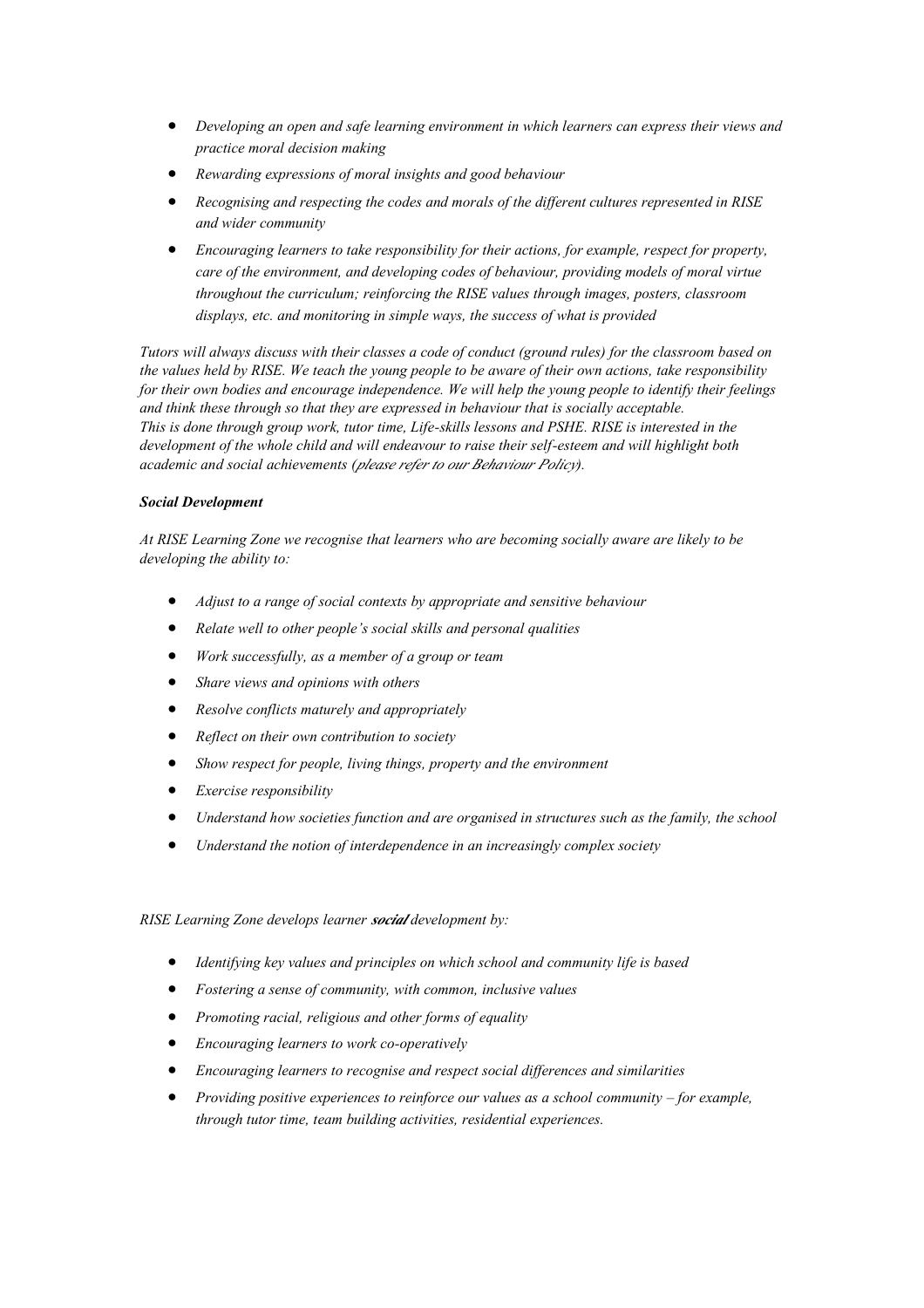- *Helping learners to develop personal qualities which are valued in a civilised society, for example, thoughtfulness, honesty, respect for difference, moral principles, independence, interdependence, self-respect and an awareness of others' needs*
- *Providing opportunities for engaging in the democratic process and participating in community life*
- *Providing opportunities for learners to exercise leadership and responsibility*
- *Providing positive and effective links with the world of work and the wider community*
- *Monitoring in simple, pragmatic ways, the success of what is provided*

# *Cultural Development*

*Young people should be made aware of the diversity of other cultures both within modern Britain and throughout the world. This can be done through music, PE, art and many other curriculum areas.*

*Learners who are becoming culturally aware are likely to be developing some or all of the following characteristics:* 

- *An ability to reflect on important questions of meaning and identity*
- *An interest in exploring the relationship between human beings and the environment*

*RISE Learning Zone develops learners' cultural development by:* 

- *Extending learners' knowledge and use of cultural imagery and language*
- *Encouraging learners to think about special events in life and how they are celebrated*
- *Recognising and nurturing particular gifts and talents; providing opportunities for learners to participate in literature, drama, music, art, crafts and other cultural events and encouraging learners to reflect on their significance*
- *Reinforcing RISE Learning Zone cultural links through displays, posters, exhibitions, etc. As well as developing partnerships with outside agencies and individuals to extend learners' cultural awareness, for example, theatre, museum and gallery visits*
- *Auditing the quality and nature of opportunities for learners to extend their cultural development across the curriculum*

#### *SMSC Opportunities*

*There are key opportunitieswithin RISE for S.M.S.C education and these include:* 

- *A planned Personal, Social, Health curriculum*
- *Tutor time following planned themes that explore important values, aspects of our heritage and other cultures e.g. festival days, the patron saints and national celebrations.*
- *A group discussion reflecting on the Week*
- *Youth Board meetings*
- *Classroom,Break & Lunchtime Agreements*
- *A Behaviour Policy agreed by staff and learners*
- *Themed Education Weeks*
- *Assessment for Learning*
- *Development of Emotional Literacy key workers*